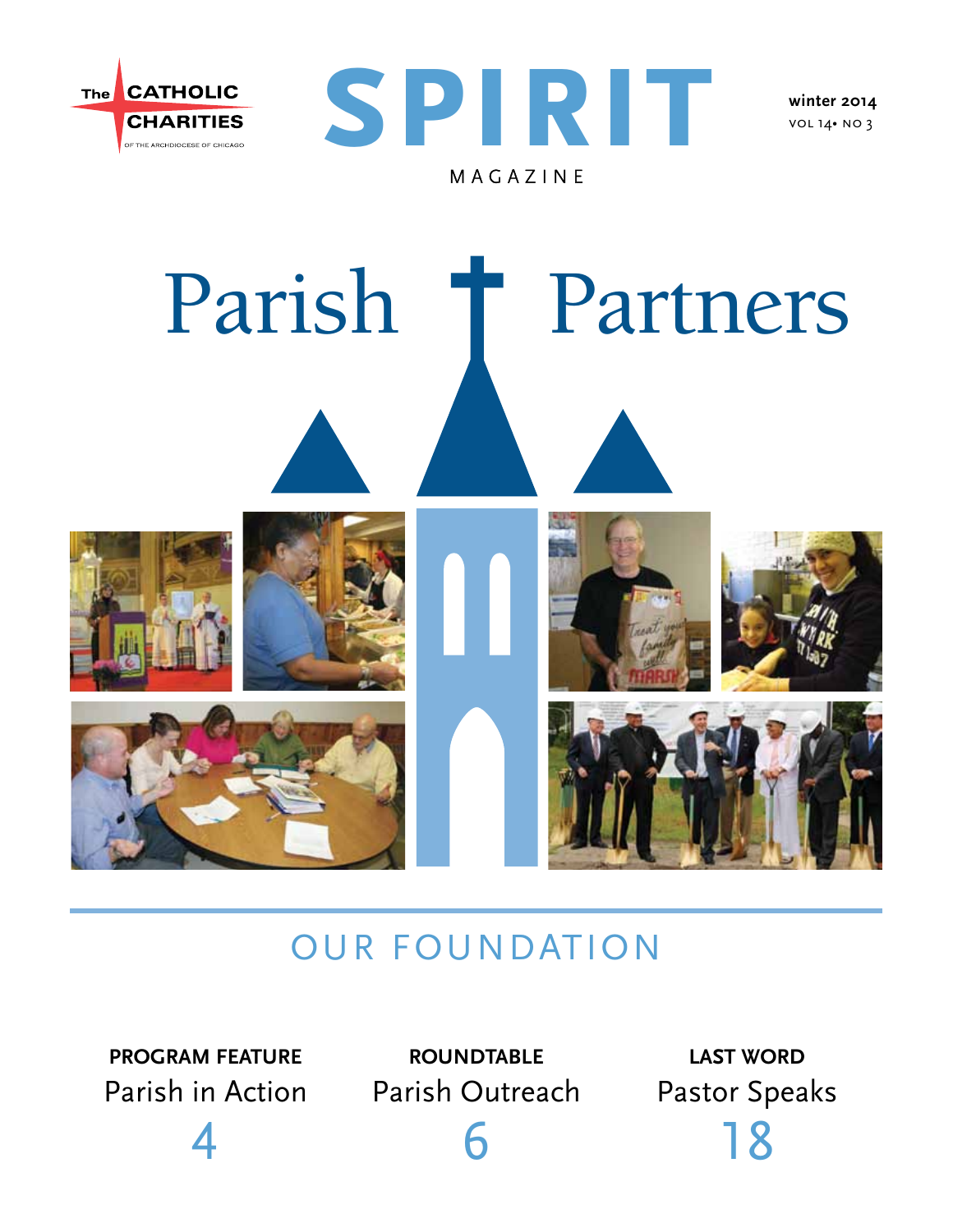## SPIRIT magazine

**winter 2014 vol 14, no 3**

#### **editor Sheila Black Haennicke**

**writers Communications Department Development Department Service Areas**

**photos Catholic Charities Communication and Program Archives**

**art design Kathleen Gabriel**



**CATHOLIC CHARITIES** 

#### **spirit magazine**

**Catholic Charities of the Archdiocese of Chicago 721 North LaSalle Street Chicago, Illinois 60654**

**Spirit Magazine is published by Catholic Charities of the Archdiocese of Chicago for its friends, clients and benefactors.**

**Spirit Magazine Editors and Staff: Phone (312) 655-7010 communications@catholiccharities.net**

**Postage paid in Chicago, IL 60654 Postmaster: Send change of address to: Spirit Magazine 721 North LaSalle Street Chicago, Illinois 60654**

**www.catholiccharities.net/spirit** 

## **contents** winter 2014





### 2 **monsignor boland** *Parish Partners Work Miracles*

### 4 **feature** *Together We Are Stronger*

6 **roundtable** *Parish Partnerships Enhance Catholic Charities Programs*

8 **program news** 14 **events** 18 **the last word**

#### COVER PHOTOS

.

A collage of images from Catholic Charities parish-based activities across the Archdiocese of Chicago.



**twitter.com/ccofchicago**

**facebook.com/ccofchicago** You<br>Tube

**youtube.com/ccofchicago**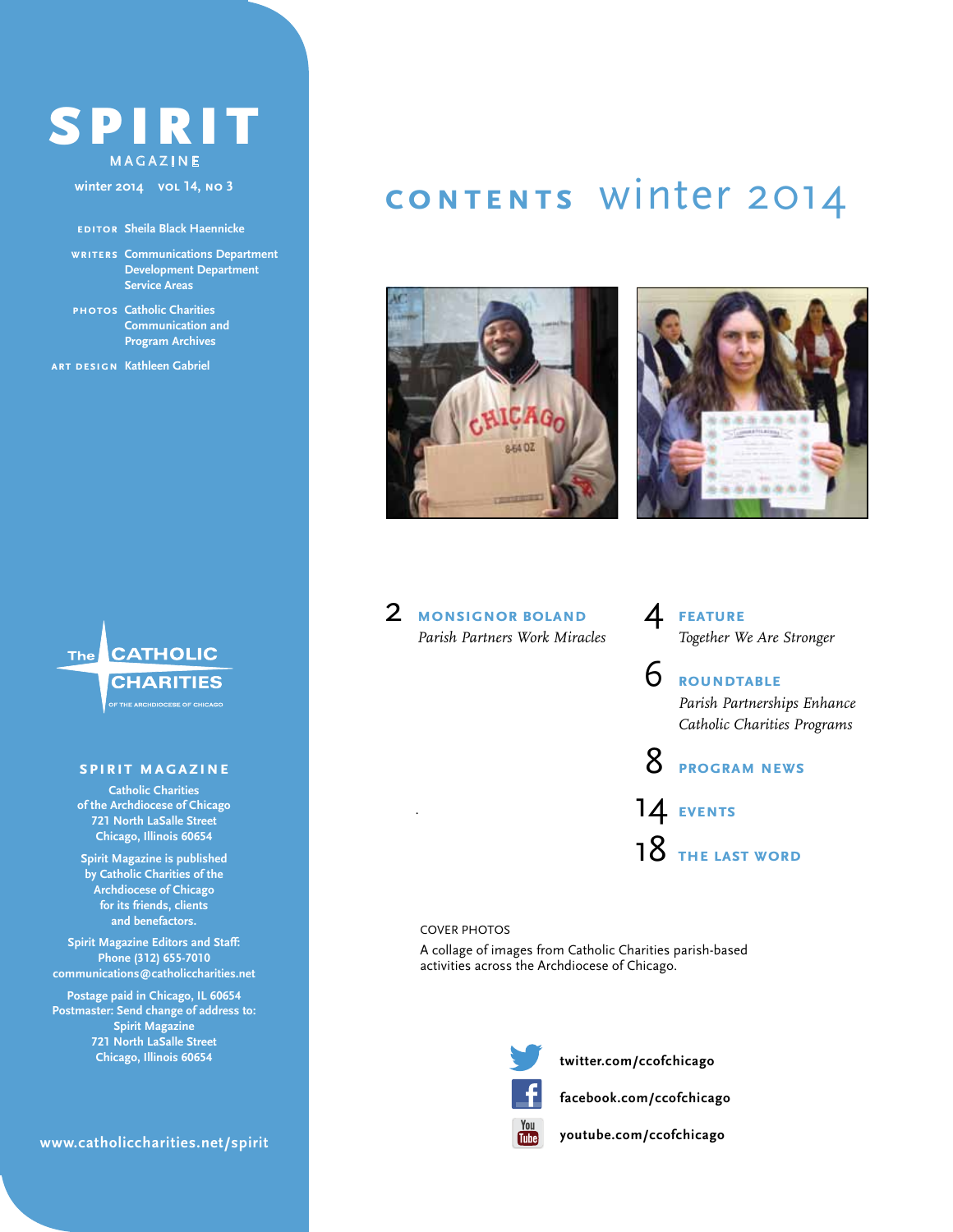# Parish Partners Work Miracles

Reverend Monsignor Michael M. Boland, President

Many of you may have heard about a "miracle" that occurred at Our Lady of Perpetual Help Parish in Glenview this past November. A parishioner who was attending Eucharistic Adoration was moved to take a photo of the altar. Upon reviewing the image on her smart phone, she saw a glowing

## If we quantified all the help we get from parishes … it would tally in the millions of dollars.

figure to the left of the altar, which resembled an angel. Another parishioner, taking a photo another day when the Eucharist was not exposed on the altar, captured the same image!

Whatever you think about this particular incident, what is indisputable around Catholic Charities is the miraculous support we receive from parishes like Our Lady of Perpetual Help, which has been a long-time supporter of our New Hope Apartments program. You can read about that support on page 11 of this issue of *Spirit,* which focuses on the incredible role parishes play in the success of Catholic Charities.

While Catholic Charities has more than 160 locations across Cook and Lake counties, we also have more than 200 parishes formally engaged in ongoing projects, which stretches our safety net further than we could ever do on our own.

From food, clothing, diaper, school supply and toy drives to "adopting" various programs like our family shelters, refugee services, and veterans programs; from dedicating financial support to specific services like New Hope Apartments to donating faithfully to our annual Mother's Day Appeal, to supporting fundraising events, hosting health fairs, and providing individuals who join our advisory boards—our parishes work miracles every day, year in and year out.



If we quantified all the help we get from parishes in terms of hours of manpower, donated goods and services, and financial support it would tally in the millions of dollars. And yet, there is something even more valuable than money which parish involvement produces: a legacy of spiritual growth for the families and individuals involved in charitable activities.

"Charity starts at home," is a saying we all know. Our parishes are grassroots networks of homes, where eager youngsters, skeptical teens, and tired but dedicated parents make time to share their gifts with others, in the process learning more about the larger world and themselves. It is most gratifying to me to see how generations of families remain committed to our mission and how their activities evolve over time.

I hope this issue of *Spirit* inspires you to reflect on the human needs in your community, and maybe prompts you to connect with Catholic Charities in a new way. Together, we can work to build the City of God on earth, with the belief that one day we will all live together, free from want, with our heavenly Father.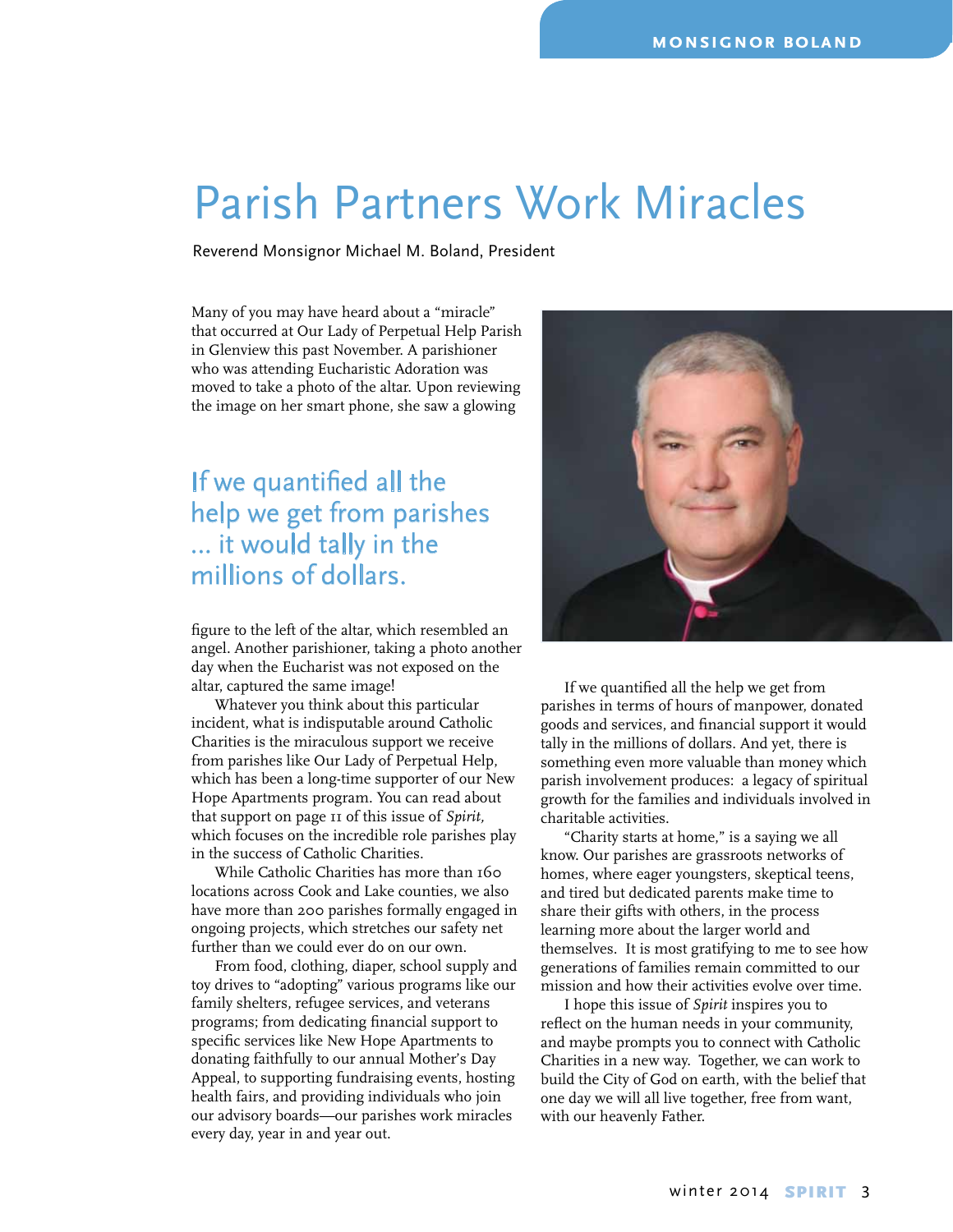

On Saturday, November 2, about<br>180 parents and children from St.<br>Parish in Riverside mobilized for a<br>charitable action that benefitted s *180 parents and children from St. Mary Parish in Riverside mobilized for a day of charitable action that benefitted several Catholic Charities programs and clients.*

> Women from our Refugee Resettlement program joined St. Mary parishioners for an afternoon of dance, a potluck buffet and socialization. Babysitting for young children was provided by parish Girl Scouts. Along with a session of Zumba, the women enjoyed learning some Flamenco dance moves taught by one of Catholic Charities interns from Mexico.

In the lobby outside the gym where the women danced, another group of parishioners worked hard to sort and bundle winter clothing for the Catholic Charities West Region clothing room, as well as gift baskets with baby bath items for children served by our Maternity program. Volunteers also put together nutritious snack packs for students in our SMART (Students Making a Real Transition) After-School Program in Cicero.

Other groups from the parish went off-site to help our agency. At Catholic Charities Bishop Goedert Residence for Seniors at the Hines VA Campus, Girl Scouts, school children

and their families held a festive Veterans Day celebration for veterans and their families, accompanied by St. Mary's choir members. The West Suburban Catholic Singles group joined in the fun by providing and serving refreshments.

At one of our Women, Infants, and Children (WIC) Nutrition warehouses in the city, another group of parishioners sorted and packaged food for our Seniors, Mother and Child Nutrition Program.

The day of action ended with Mass and a pizza party back at St. Mary's. This is just one example of the many, parish-based activities that happen every year across the Archdiocese to support the mission of Catholic Charities. Dalia Rocotello, Director of Latino Affairs for Catholic Charities, St. Mary's parishioner and one of the organizers of the parish day of action says, "Our presence and active involvement with parishes allows us to broaden our reach as an agency, enhancing our mission. Together we are stronger."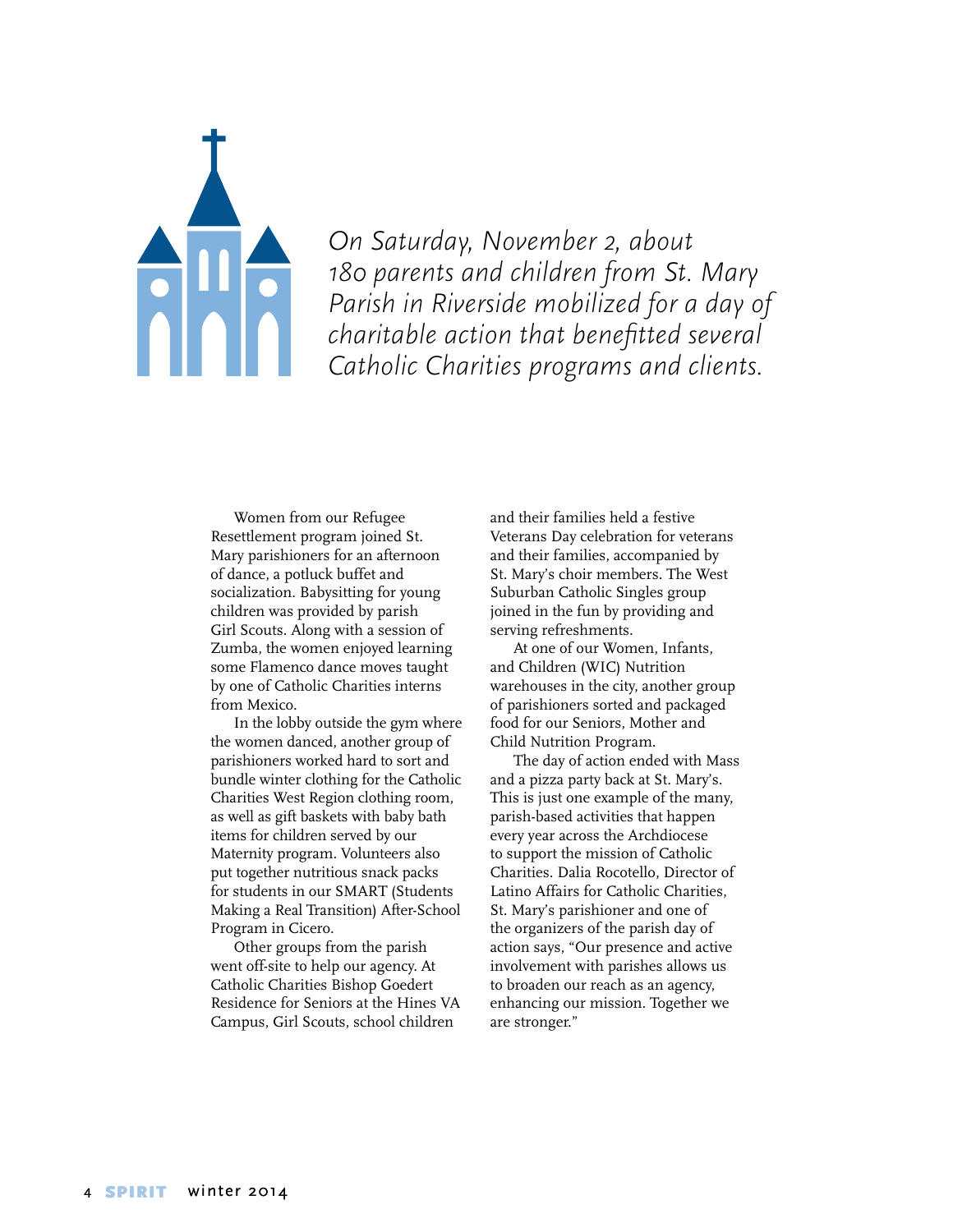# Together We Are Stronger



"Our presence and active involvement with parishes allows us to broaden our reach as an agency, enhancing our mission. Together we are stronger."

Dalia Rocotello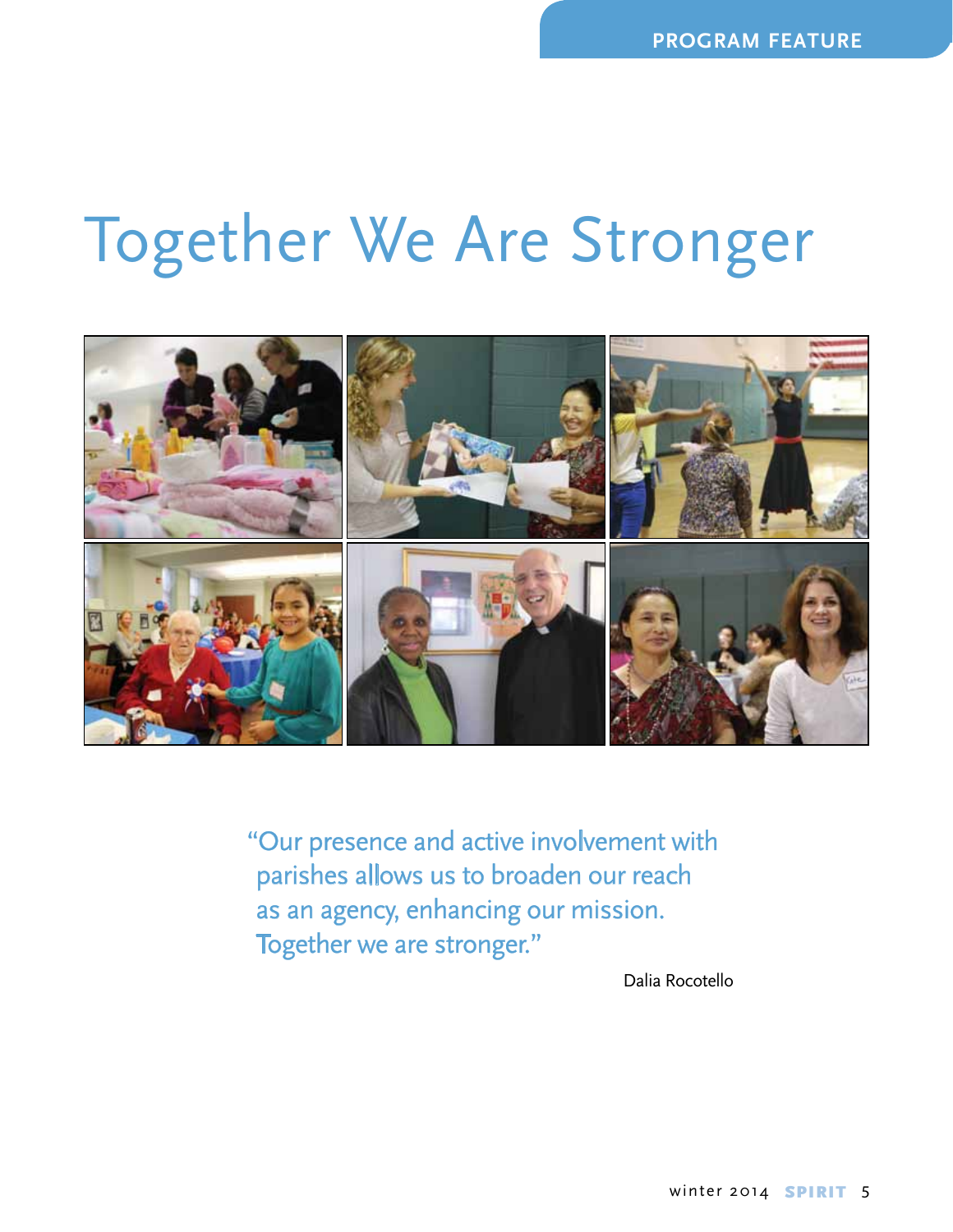# **BISCUSSION**

## **Parish Partnerships Enhance Catholic Charities Programs**



Kathy Donahue *Senior Vice President Program Development and Evaluation*



Terri Denny *Senior Director Lake County and Regional Services*



Dalia Rocotello *Director of Latino Affairs* 



Peggy Arizzi *Vice President Family and Parish Support Services*

*Catholic Charities grew out of the work of the St. Vincent de Paul Societies operating at the parish level, which could not keep up with increasing demand at the turn of the 20th century.* 

*Today, Catholic Charities partners with parishes in many ways: from locating our programs on parish property to actively recruiting parishes to become more formally involved with our services and support our work with food drives, volunteering and fundraising.* 

*This issue's Roundtable brings together four women who work very closely with parishes to fulfill our mission of charity.* 

### **What is your role in working with parishes to further the programs and services of Catholic Charities?**

KATHY: Catholic Charities is the social service arm of the church. In that way we are integral to the Archdiocese as a whole. The role of charity is expressed at Catholic Charities but also through the generous hearts of those in parishes who develop parish-based ministries. My role is to provide leadership to regional directors who interface with parishes and to support our Parish Outreach Initiative.

**TERRI:** One of the important purposes of Regional Services is to engage the Catholic community in our common mission of service. To that end, we created our Parish Outreach Initiative. In each of our six regions, local parish representatives meet regularly with our regional directors to build relationships and opportunities for service. We currently partner with 202 parishes throughout the Archdiocese.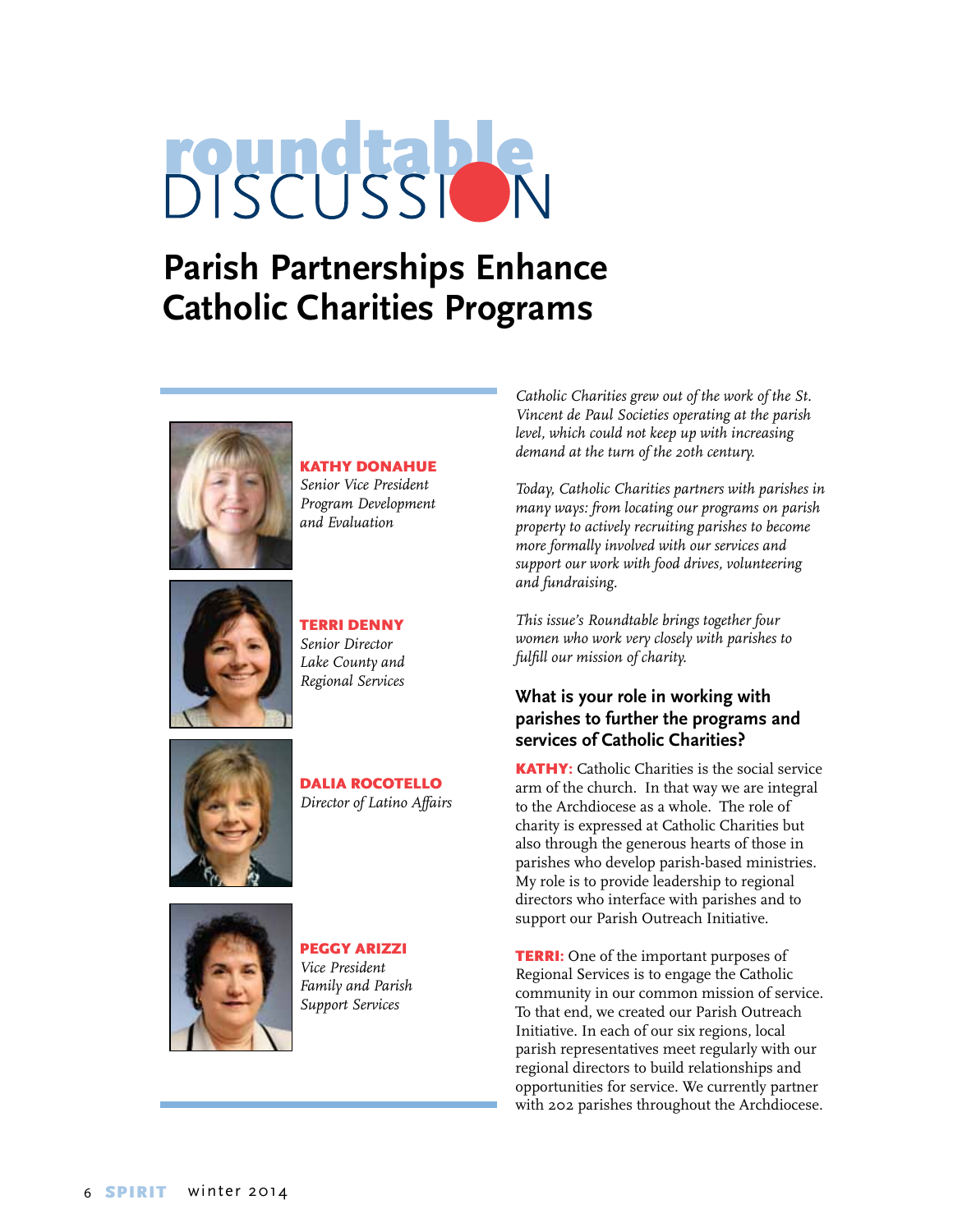PEGGY: The name of our service area, Family and Parish Support Services (FPSS), highlights the value we place on serving our parish partners. We listen to the needs expressed by the parishes and respond with the best of our resources, expertise and efforts to strengthen our charitable outreach to people in need.

DALIA: As the Director of Latino Affairs, I have the honor of working with parishes individually and with various Offices of the Archdiocese of Chicago, primarily providing education about Catholic Charities programs/services and exploring collaborative opportunities.

#### **What are some examples of how parishes partner with Catholic Charities?**

**PEGGY:** In some instances we provide the parish or school professional services to meet a specific need such as counseling or immigration services. Our work at Good Shepherd Parish is an example of this. We have had a social worker there for five years who works with clients from the cluster of parishes in the Little Village area of Chicago. Another example is Most Blessed Trinity Parish in Lake County. Together, we have worked to address the needs of Latinos in Waukegan and North Chicago through the RESPOND program, which brought together social service providers to ensure optimal services in Spanish, and an on-site program where a bilingual Catholic Charities caseworker visits the parish weekly during its food pantry hours to provide information, referral and eligibility screening for public benefits.

**TERRI:** Our regional parish partnerships are many and varied. Some of the many initiatives that bring parishes and Catholic Charities together are: collection drives for food, clothing, household items, diapers, school supplies and holiday gifts; evening suppers for the homeless and hungry; health fairs; housing specific services such as our Domestic Violence Outreach; financial support for New Hope Apartments; and monetary donations to our annual Mother's Day Appeal.

DALIA: Our connection to the Church makes us a trusted resource in the Latino community. Through the Office of Latino Affairs, we facilitate various trainings to parish staff and lay leadership about Catholic Charities programs. We also have a strong relationship with the Archdiocese's services to immigrants. For example, this year staff from Catholic Charities Immigration program worked with the Archdiocese's Pastoral Migratoria program to conduct workshops for young adults on the implications of the Deferred

Action for Childhood Arrivals (DACA or "Dreamer") Act. The Pastoral Migratoria has also been integral to the success of our agency health fairs, which serve large numbers of Latino families.

### **What do you think makes for a successful parish partnership and how can Catholic Charities keep growing these partnerships?**

**KATHY:** When I started working here 35 years ago we had a Parish Social Ministry department that trained lay ministers to go out into parishes and begin social ministries like food pantries. The goal was to provide training but eventually to see the parish take over the ministry. In many parishes, those original ministries are still flourishing and being passed on from volunteer to volunteer. We no longer have a Parish Social Ministry department but we have many wonderful points of intersection with parishes. All successful partnerships require relationship-building, and one of the most powerful ways to do that is to share an experience of helping someone; finding a way to put faith, hope and charity into action.

**PEGGY:** A successful partnership is characterized by a common vision and defined roles for both the parish and the agency which builds on each other's strengths, where we share resources, learn from one another and grow together. FPSS staff has prioritized enhancing and growing parish partnerships in the upcoming strategic plan cycle. Looking to the future, I believe that if we stay grounded in our shared mission with parishes and continue to build on the successful partnerships we have in place we will see the fruits of our efforts multiply.

**TERRI:** Successful partnerships will continue and grow if we listen and respond to the needs and challenges of our parishes. We also need to develop service/volunteer opportunities to engage youth and provide initiatives that are specifically tailored for families to volunteer together, to strengthen the family unit and create a familial culture of volunteerism.

**DALIA:** Parishioners provide a wonderful resource, sharing their time, talent and treasure. We must communicate to stay connected, offer opportunities to serve, and link those in need to our services. The more parishioners know about Catholic Charities, the more effective we will be in serving and strengthening individuals and families.

*For more information about Parish Outreach contact Terri Denny at tdenny@catholiccharities.net or (847) 782-4116*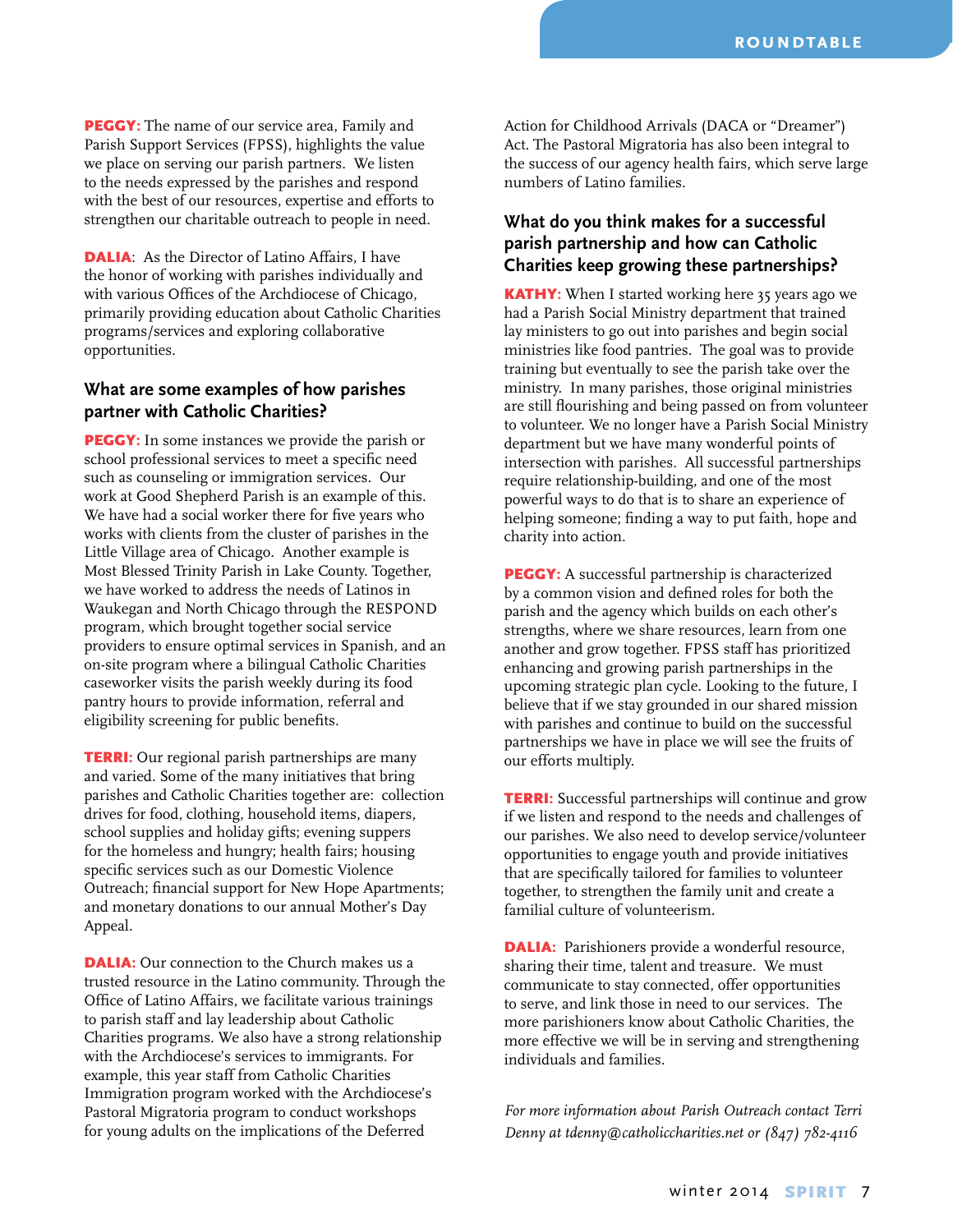#### **family and parish support services**

# **Parish Setting Accessible, Safe for Domestic Violence Services**



Catholic Charities Domestic Violence (DV) Services staff at a demonstration for DV awareness.

Imagine you are a receptionist at your local parish, and the doorbell rings. You answer and standing before you is a young mother with a black eye, holding the hands of two small children. She is a victim of domestic violence; seeking immediate assistance. What do you do?

Our Community Casework and Counseling (CCC) department's Domestic Violence service is actively engaged in helping parishes know what to do about domestic violence by providing information, training, referrals, counseling and peer support groups at parishes across the Archdiocese.

"One of the things I've learned talking to priests and staff at parishes is that when people are in need they go to people they are familiar with faith-based places like churches," says Deborah Hammond, Program Director for CCC's, domestic violence initiative.

"We like to operate on a communitybased model, where people don't have to come downtown to get help. Of course, all information about persons involved in domestic violence services is confidential," Deborah adds. Catholic Charities counselors are based at seven parishes in the

Archdiocese, all of which are in the City of Chicago. However, 32 parishes total have some form of domestic violence ministry, meaning the parish has made a commitment to have education, referral, or direct services provided on site.

Catholic Charities involvement in coordinated parish domestic violence work began in 2011 when Fr. Chuck Dahm from St. Pious Parish was appointed by the Cardinal as Director of the Office of Domestic Violence. Fr. Dahm asked Catholic Charities to have a representative on the steering committee he created for the Office. Pam Davis, Department Director for CCC, was asked to be on the committee, and was joined by Deborah when CCC received foundation funding to create her position in 2012.

"We offer any combination of counseling, training to staff and/or parishioners, and consultation for support groups, depending on what the parish needs are," Pam says. "The steering committee has also developed a manual with information and resources

## 32 parishes total have some form of domestic violence ministry.

addressing domestic violence," she adds. "It is a great collaboration."

While the focus of domestic violence typically is on a battered woman, the Office for Domestic Violence and Catholic Charities seek to help the entire family, and do preventative work as well as interventions.

Deborah's work involves outreach to parishes that are in the very begining stages with domestic violence ministry. "I go in, I listen and try to assist … some parishes want on-site counseling; some want training, some just want more awareness of domestic violence services in the area and to increase their knowledge about the issue itself," she says.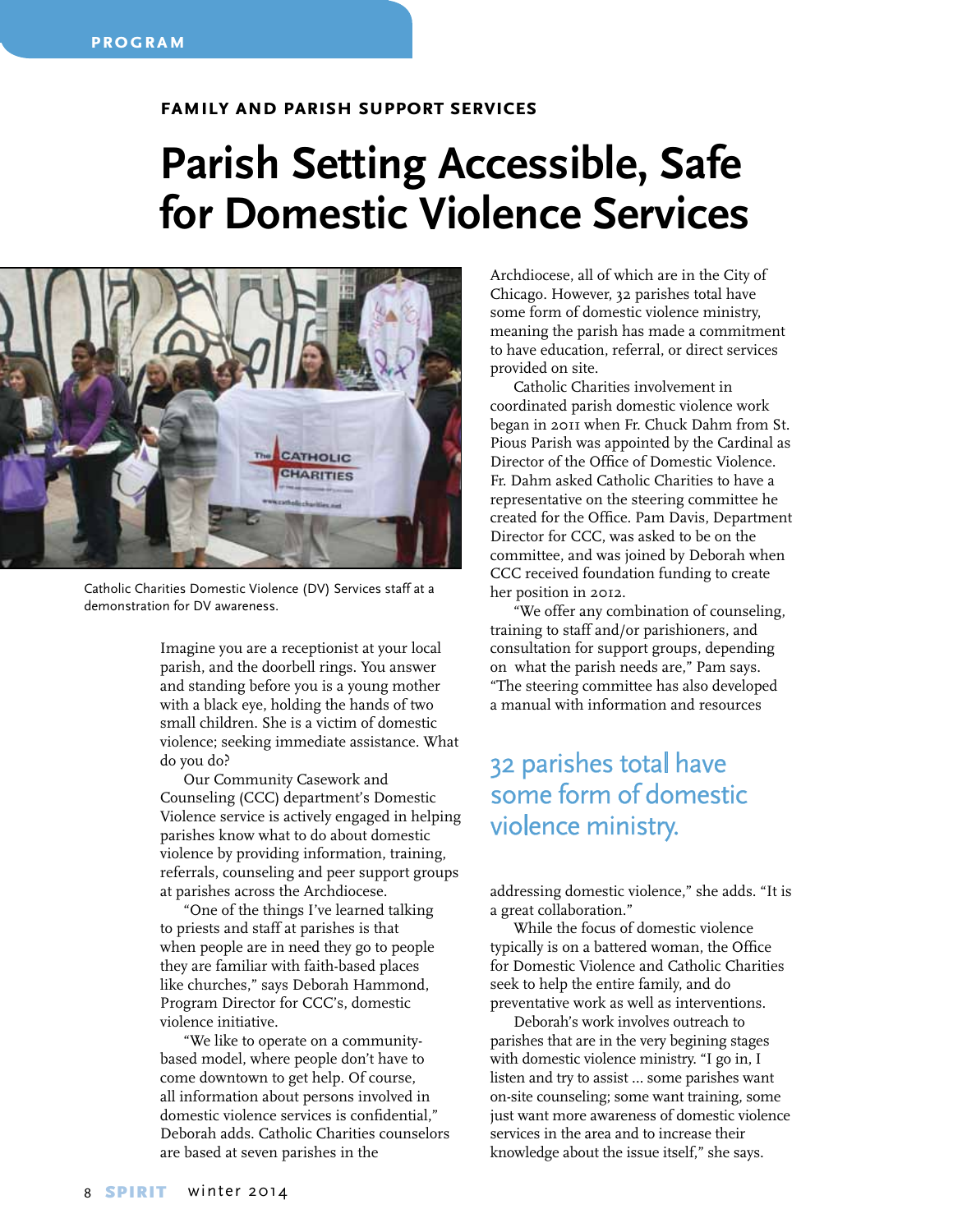#### **family and parish support services**

# **Central States Institute Marks 50 Years of Helping Addicts**

In 1963 Central States Institute (CSI) was created through the initiative and inspiration of Rev. Msgr. Ignatius D. McDermott, Associate Administrator of the Catholic Charities of the Archdiocese of Chicago. "Father Mac" as he was known to all, was a tireless minister to those impacted by the disease of addiction. He was well-known around "skid row," an area populated by

"Over the last 50 years, Central States Institute has helped change how society perceives those suffering from substance use disorders."

the down and out which used to surround Catholic Charities first headquarters at Des Plaines and Randolph Streets in Chicago.

This year, Catholic Charities celebrates 50 years of providing help for adults 18 and older who have been affected by alcohol or drug problems. In 2013, CSI provided treatment services to 23,332 clients.

One characteristic of CSI is that staff work with clients at community locations, specifically branches of the Circuit Court of Cook County, and programs like one of Catholic Charities family shelters where women have difficulty obtaining child care that would allow them to leave the site for treatment.

CSI has also been involved in research on effective intervention for substance abusers, including persons charged with DUI (driving under the influence).

Kevin Doyle, the Director of CSI said, "Over the last 50 years, Central States Institute has helped change how society perceives those suffering from substance use disorders. Clients coming through our



Kevin Doyle, Director of Central Institute speaks at the 50th Anniversary event. The Photo: Megan Fry

doors with chemical dependencies have lost everything or are on the verge of losing everything. They have lost their jobs and homes, becoming homeless. They have lost their marriages and connections with family and friends. They have lost their faith. Finally, they are at risk of losing their lives due to overdose. The treatment they receive not only restores their health but repairs all of the other consequences of their disease. It is our job to continue to walk in the footsteps of Ignatius McDermott by protecting, treating and intervening for those suffering from substance use disorders."

*Written by Megan Fry, Communications Intern*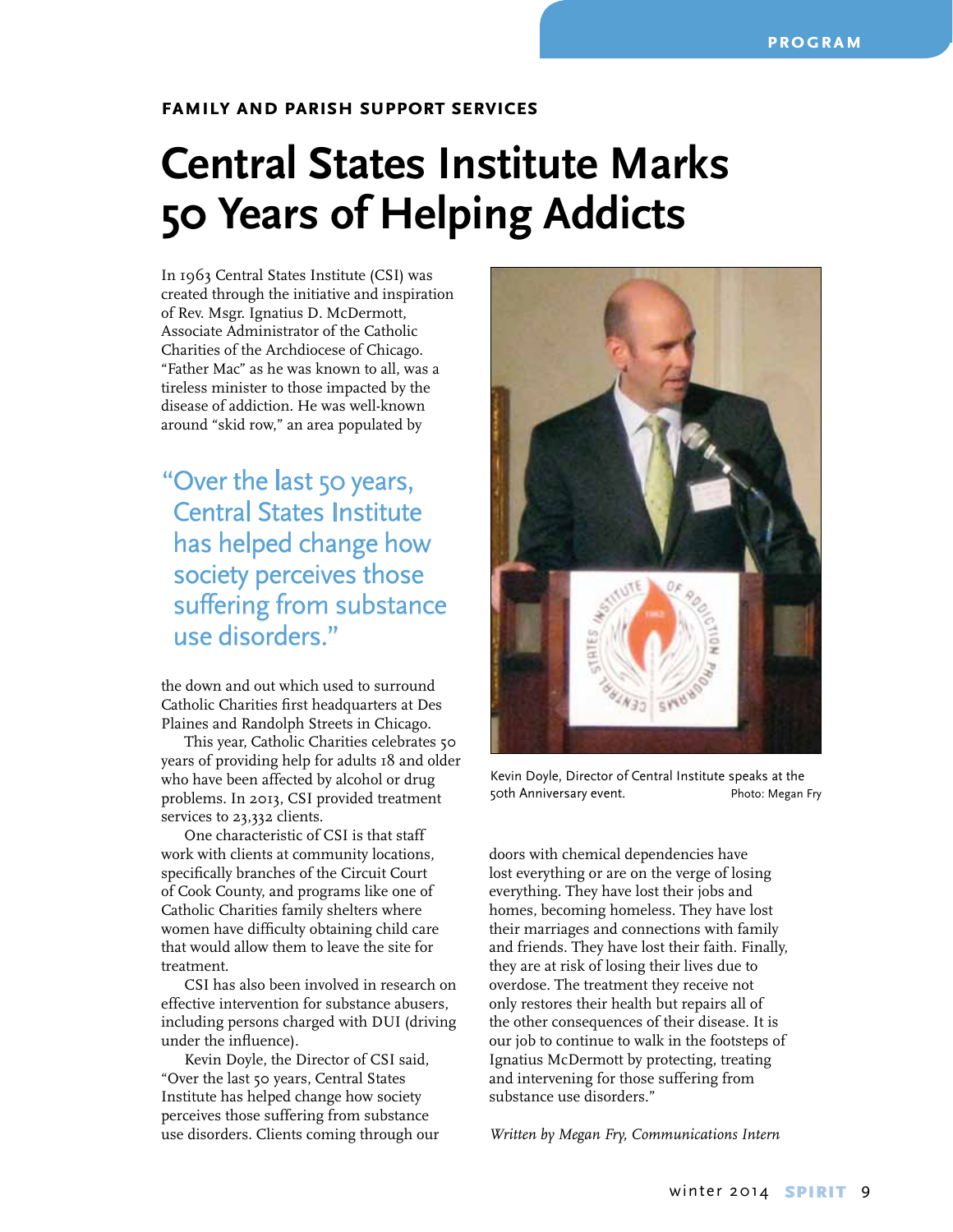#### **senior services**

# **Adult Day Services Start a "Prom"ising Tradition**



(top to bottom)

Seniors enjoying line dancing Prom Kings and Queens Quinton de'Alexander and models in his designs

Photos: Jennifer Ackerman

On November 19, Catholic Charities Adult Day Services came together to celebrate their first-ever Senior Prom. The event, held at the Oak Lawn Hilton, hosted 125 seniors and staff from each of our three adult day centers.

The idea for the prom came from staff at the Ada S. Niles Adult Day Center in Englewood. Staff member Alfreda Shaw led the planning efforts. Shaw says, "We wanted it to be as big as possible." This meant going beyond Ada S. Niles and inviting the other Catholic Charities Adult Day Centers. Guests came from Ada S. Niles as well as Accolade Adult Day Center in Oak Park and St. Ailbe Adult Day Center in Chicago's Burnside community. This first of its kind event was a huge success. Festivities included a banquet lunch, dancing, a fashion show and crowning of a King and Queen from each center.

A highlight of the day was a fashion show featuring dresses designed by Quinton de' Alexander. The models were seniors and staff from each of the centers. Each model showcased a beautiful gown and walked the runway in front of a captive audience.

The Ada S. Niles Dancers showcased their talents by leading guests in line dancing on the dance floor. A photographer was on hand to take a "prom picture" with a traditional back drop. Each center elected its own king and queen. The crowning ceremony included the presentation of a sash and crown to each of the honorees. Mary Ann Bibat, Vice President of Senior Services at Catholic Charities said, "It was so exciting to be a part of our first ever Senior Prom. It gave our seniors, their family members and our staff a chance to get dressed up, have a great meal and enjoy some wonderful dancing and entertainment together. It was such a great event – I think we will need a bigger room for next year." Planning has already started for the Second Annual Senior Prom in 2014!

*Written by Jennifer Ackerman, Communications Intern*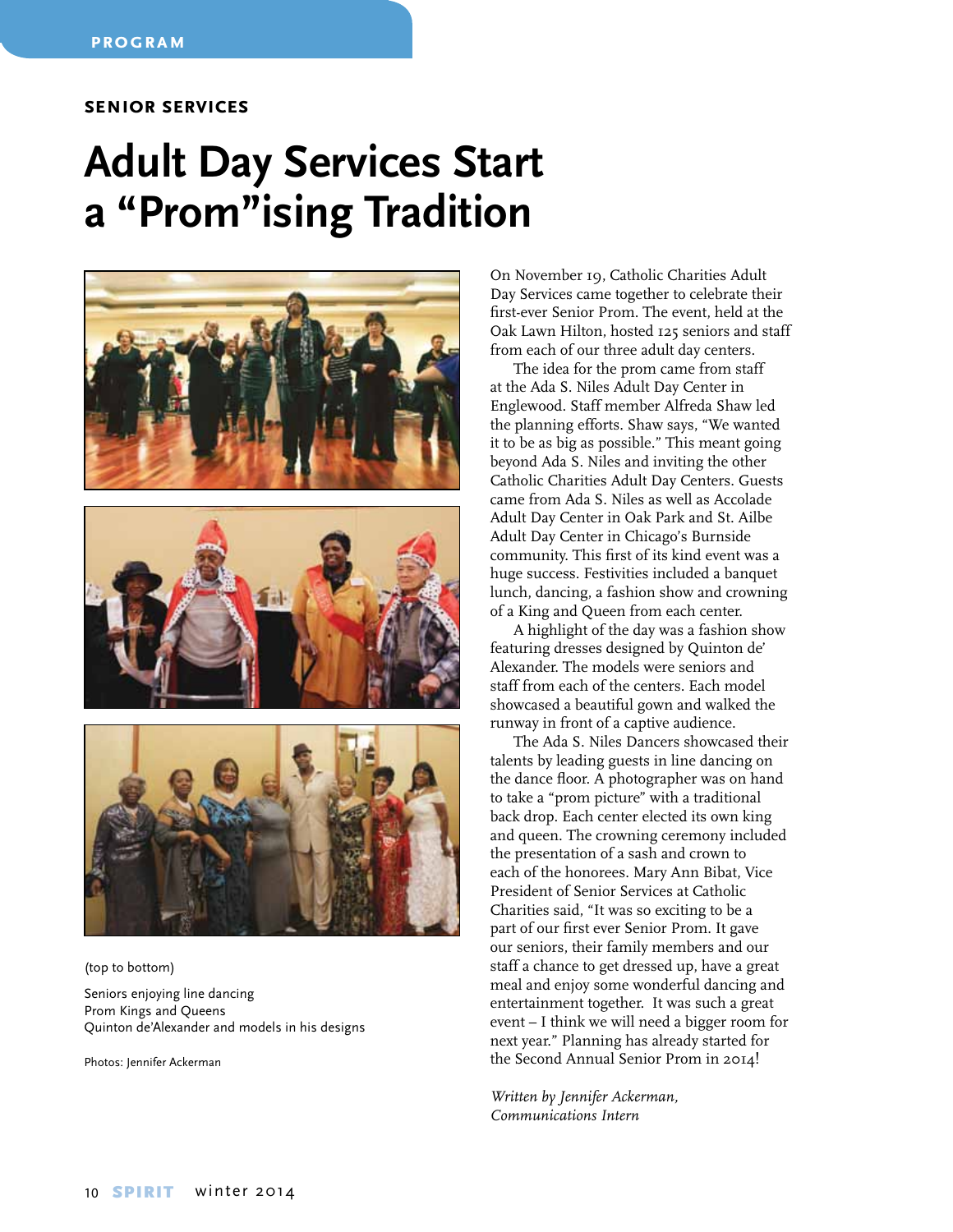## **New Hope Apartment Program Thrives on Parish Support**

Parishes are key to the success of Catholic Charities New Hope Apartment (NHA) program. NHA houses formerly homeless families in apartments across the city and suburbs. The family receives subsidized rent help for two years. Over time, families become responsible for utilities and gradually take over the cost of rent. Caseworkers work with families on financial management skills and to find services such as affordable childcare and employment opportunities.

Many program participants are able to complete their education through the support they receive. Upon graduation from the program, families have the opportunity to take over the full lease on the apartment or move out on their own. Parishes are involved in many ways including raising money to pay for rent, donating household items and clothing for families.

Our Lady of Perpetual Help Parish in Glenview is celebrating 10 years of partnership with NHA this year. Along with raising money to support one family a year, Our Lady of Perpetual Help Parish partners with two other parishes, St. Catherine Laboure in Glenview and St. Philip the Apostle in Northbrook, to help another family. There are many other parishes throughout the North and Northwest Regions that support NHA in the same way. Though the NHA families they support remain anonymous, the parishes receive updates from Catholic Charities on their progress.

In the past 10 years, Our Lady of Perpetual Help has supported 10 families on the journey to self-sufficiency. Parishioner Sharon Riley said, "This collaboration with Catholic Charities has been a very rich one for us. It enables us to target funding to end homelessness one family at a time". During the holidays, the parish also solicits donations of gifts and gift cards for the families, demonstrating how their support goes beyond just providing a roof over someone's head. Throughout the years, a network of care and prayer has developed to support the NHA



Isis reads her Bible in the condo she purchased with savings from her time in our NHA program.

#### families on their journey.

Many of those who participate in the NHA program find success. Isis, a 2012 graduate, is now the proud owner of her own condo in the Northwest suburbs. She credits her faith and the financial classes the program provides for getting her where she is today. She learned how to build her credit score and how to live on a budget. The mother of two children ages 13 and 6 is now earning a Bachelor's degree in Psychology while working to support her children at a local hospital.

Isis hopes one day to open her own home healthcare business with the skills she learned through the NHA program. Ever thankful for the support she received, Isis knew that there were parishes like Our Lady of Perpetual Help providing support for the program. She received help in the form of gift cards, food and even a table and chairs that she still uses in her home.

The Bible verse Matthew 7:7 embodies the hope that Isis found through her experiences. "Ask and it will be given to you; search, and you will find; knock, and the door will be opened for you."

*Written by Jennifer Ackerman, Communications Intern*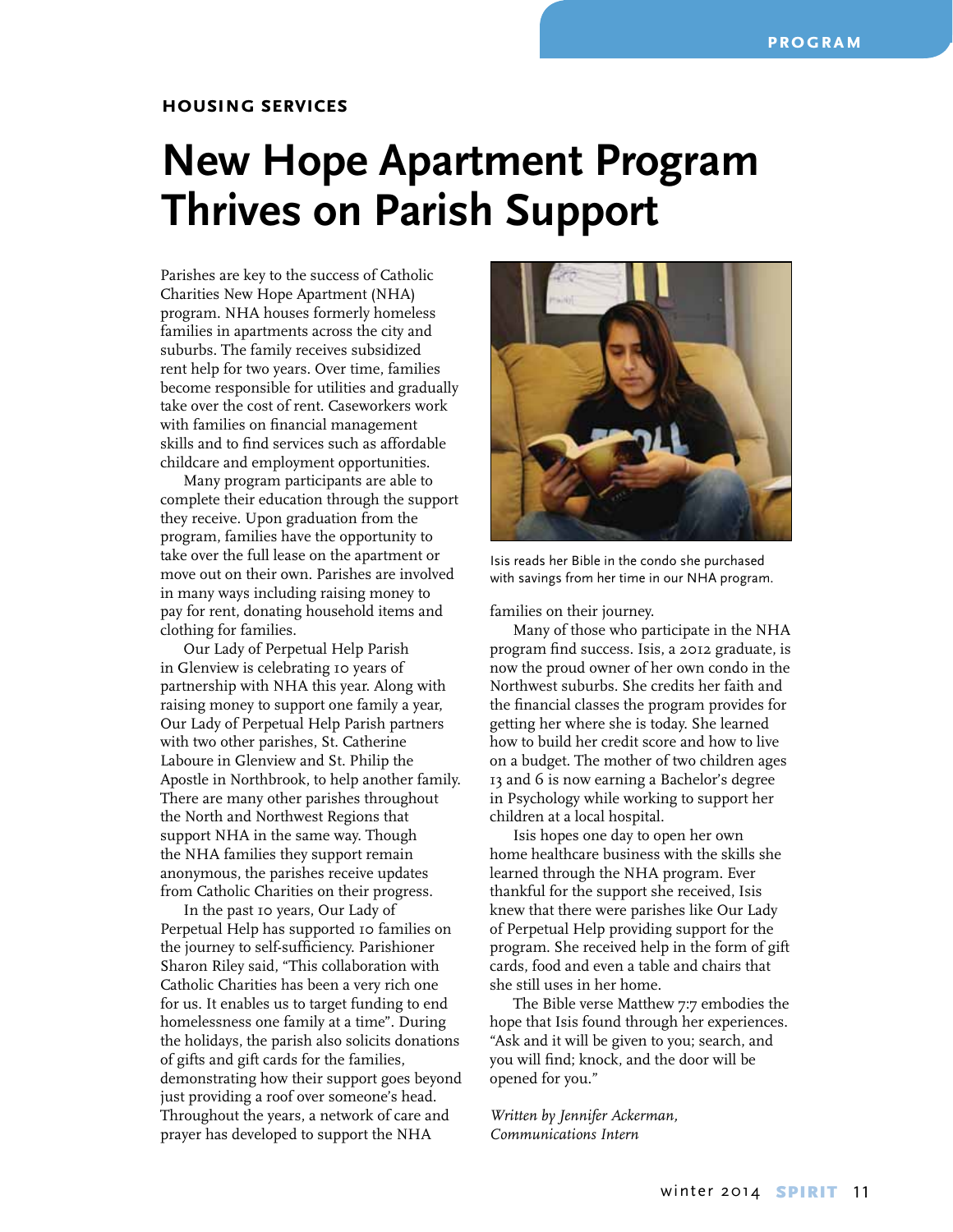#### **child, youth and family services**

# **St. Mary of Celle Parish Houses Programs to Strengthen Families**



A scene from a St. Mary of Celle English class graduation.

St. Mary of Celle (SMOC) Parish in Berwyn actively partners with Catholic Charities services by housing two programs onsite.

Opened in 2008, the SMOC Family Strengthening Center has become a thriving community center. It is located in the lower level of the parish's closed elementary school, and provides programs that strengthen families by building friendships and connections to their community. There are English as a Second Language (ESL) classes, basic computer classes, art programs for both children and adults, nutrition and exercise classes, music programming and workshops on topics important to the community. The center is open Monday through Thursday, 8:30 a.m. to 8 p.m. and on Friday from 8:30 a.m. to 7 p.m. On weekends, the Center's space is utilized by the parish religious education program.

Catholic Charities Child Development Center, located on the upper floors of the former school, provides year-round child care with a preschool curriculum for children ages two to five years old and operates Monday thru Friday from 7 a.m. to 6 p.m.

"Parents are able to work or go to school and not worry because they know that their children are being cared for in a safe environment. We provide nourishing meals for all the children and a curriculum that enriches their growth in Social Emotional, Physical, Language and Cognitive development," says Marianet Rivers, Director of the Child Development Center. Having the Family Strengthening Program housed in the same building also gives parents the opportunity to participate in its activities.

The Family Strengthening Center is thankful for the ability to market their services to parishioners through the weekly bulletin or announcements. Having services on parish grounds makes them more familiar, which can help some people feel more comfortable exploring the service options Catholic Charities offers. Other parts of the parish complex also support our programs. For example, having a full-size gym for fitness activities or in the event of an emergency having the church next door as an evacuation site, are major conveniences.

"The Family Strengthening Center allows our participants to feel safe and welcomed. It allows us to share information about the parish services and the parish refers many individuals in need of our services," says Angela Bell, Director of the Family Strengthening Center. "It is a real partnership," she adds.

"The parish has enhanced the work of our child care program in several ways. Sometimes families are looking for services like religious education, or counseling for couples or sometimes just to speak to a priest. Some Center families have also received blessings from parish families through their Christmas Giving Tree during the Christmas holiday," Marianet says.

*Written by Megan Fry, Communications intern*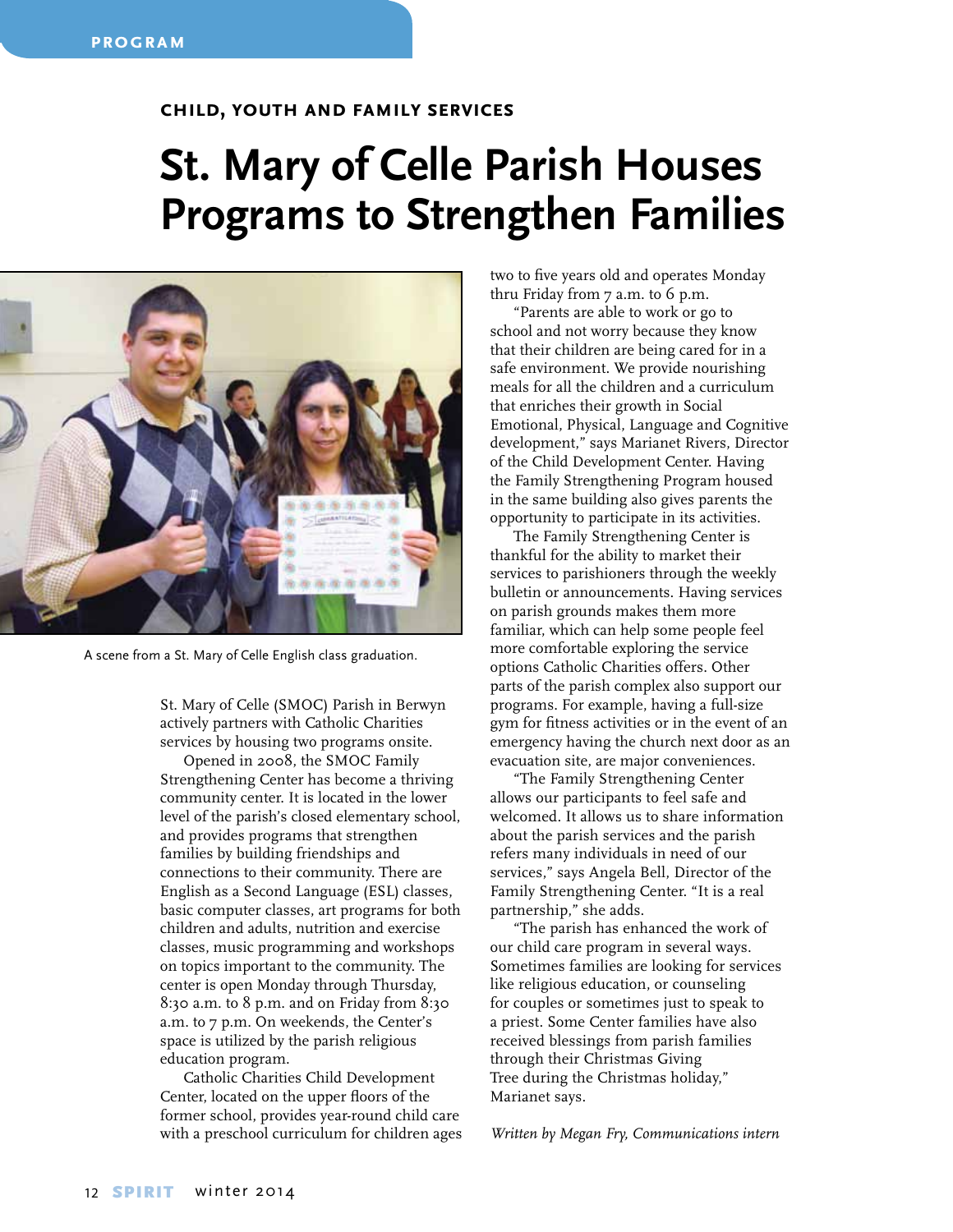#### **community development and outreach**

# **Parish Outpost Extends Reach of Senior Nutrition Program**

Seven Holy Founders Parish in the far South Side community of Calumet Park has provided an outpost of assistance for Catholic Charities Senior Mother and Child Nutrition Program (SMCNP) for 15 years. Four days a month, the parish serves as a pick-up location for food boxes containing nonperishable items that help seniors stretch their food supplies from month to month. The program serves seniors aged 60 and over with low income. The site distributes 500 food boxes a month to seniors in the parish and surrounding region.

"There isn't anywhere else in that area where seniors can pick up the SMCNP packages," says Diane Nunley, an Associate Vice President in Community Development and Outreach Services, which administers the nutrition program. "That is one of the benefits of being in the parish. Another benefit is the steady stream of volunteers the parish provides to help with distribution of the food packages four days a month. This saves our program money and involves people from the community in our mission. Finally, the parish is a location seniors feel comfortable visiting. It is safe, has ample parking and a welcoming atmosphere."



Dwight and Saundra outside the Seven Holy Founders Convent building, where SMCNP pick-up takes place.



Dwight McKinley with a SMCNP package for a senior.

Delores, a senior from South suburban Riverdale, has picked up food from the parish for the past two years. "It's very convenient," Delores says. "The people are very nice here."

Saundra, a parishioner from nearby Saints Peter and Paul Parish, is also drawn by the staff person, Dwight McKinley, who has worked at the Seven Holy Founders site for seven years.

"What has kept me coming as long as I have is the personnel," Saundra says. A former community outreach worker, Saundra also thinks reciprocally. "I receive, but sometimes I give," she explains. For example, she recently dropped off some personal care items she did not need so that Dwight can give them to other seniors who can use them.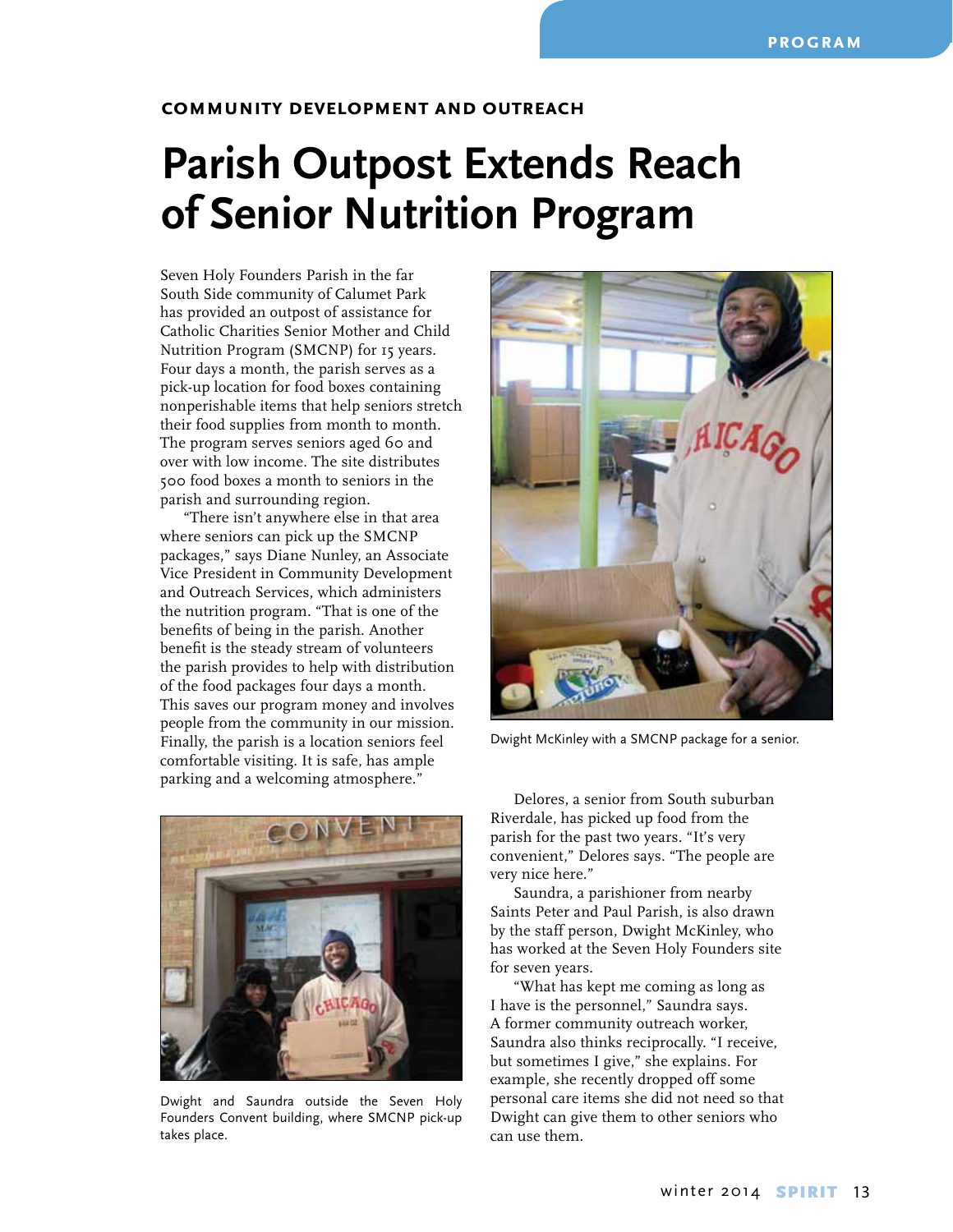



# HOLIDAY<br>TEAS BOUTIQUE



## **Brighter Futures Golf Outing**

More than 100 golfers teed off on September 9 at the historic Riverside Golf Club in North Riverside. An additional 45 guests joined for dinner, cocktails, and a raffle. The successful event, co-chaired by Doug & Kathy Kurtenbach, and Jeff & Karen Stelmach, raised nearly \$58,000 in support of the New Hope Housing Program. A highlight of the day was a Hole In One by Bob Kastenholz on the 176 yard, Hole #13!

PHOTO: Bob Kastenholz

## **Nite at the Net**

On September 21, Hinsdale Racquet Club hosted Nite at the Net in support of Catholic Charities. Fast-paced tennis drills were played by 75 people and an additional 28 joined in for



food, cocktails and music following tennis. Blackhawks Coach "Q", Joel Quenneville, played tennis alongside the guests, and then co-emceed the program along with Eric Ferguson of 101.9 FM THE MIX. More than \$54,000 in net proceeds was raised for Catholic Charities Neighbors in Need Fund.

PHOTO: Tom Cahill, Eric Ferguson, Kelly Urso and Joel Quenneville

## **Holiday Tea & Boutique**

On November 7, 150 guests attended the Holiday Tea & Boutique at Wynstone Golf Club in North Barrington. Event Chairs Tae Haider Krebs, Jackie Cantwell, and Charlie Smith, organized a lovely day of high tea, shopping, and floral and fashion workshops. With the help of many generous supporters, Catholic Charities was able to raise more than \$38,000 net for Lake County Programs.

## **Compassion In Action Award Dinner**

Olympia Fields Country Club was the beautiful setting for the 10th Annual Compassion in Action Award Dinner on November 16. More than 250 guests attended the event, raising \$18,000 in support of the Emergency Services Program. The South Regional Advisory Board presented Bishop Joseph N. Perry with the *Compassion In Action Award* and also expressed heartfelt appreciation through posthumous recognition of Board Member Cherise Mayberry-Miles and Fred Shannon, South Regional Services Director, whose wife, Kathy, was present to accept the award.

PHOTO Kathy Shannon and Bishop Joseph N. Perry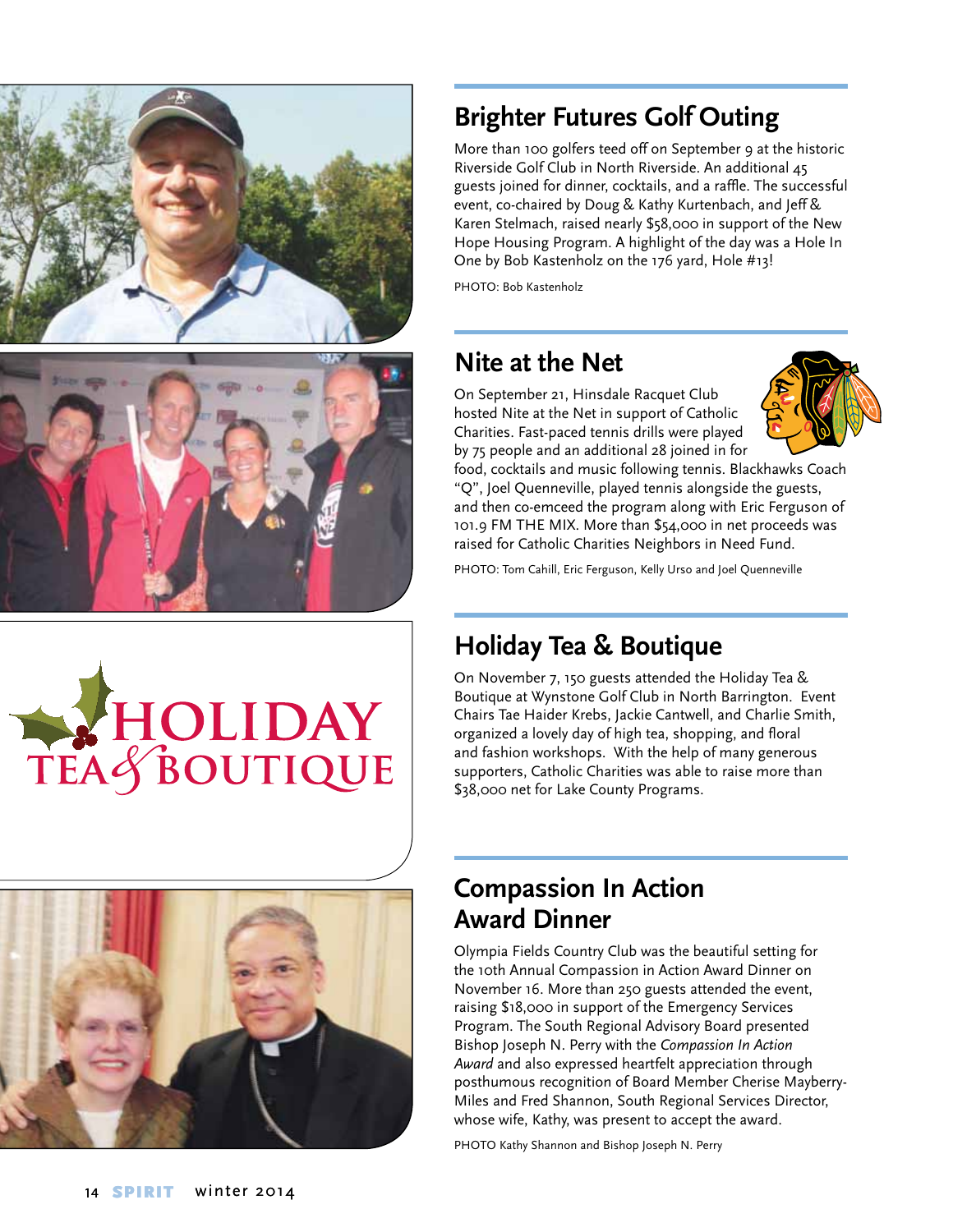## **Spirit of Saint Nicholas Ball**

The 24th Annual Spirit of Saint Nicholas Ball kicked-off the holiday season on December 6 at the Hilton Chicago. Honorary Chairman, Francis Cardinal George, O.M.I., Monsignor Michael M. Boland and Chair Couple Len & Cheryl Wiatr welcomed 1220 guests at the elegant affair. More than \$910,000 was raised to benefit Catholic Charities Children's Programs. Guests danced to music from The Ken Arlen Orchestra and enjoyed coffee, tea and sweet treats at the new Late Night Café.



Jim Butz, Chrissy Butz, Cheryl Wiatr, Cardinal George, Len Wiatr, Monsignor Michael Boland, Lisa Wiatr

## **A Special Gift for Cardinal**

In honor of Cardinal George's 50 years of priesthood, Monsignor Boland presented him with a small version of a large sculpture that will be placed outside Catholic Charities. The "Homeless Jesus" sculpture was created by artist Tim Schmalz. At the request of Monsignor Boland, the artist has had another copy of the sculpture blessed by Pope Francis. The sculpture will be dedicated to Cardinal George and placed on the grounds of Catholic Charities headquarters as soon as weather permits.





# **Ayudando Nuestras Familias**

On October 10 our Latino Advisory Committee welcomed more than 150 guests to its Ayudando Nuestras Familias Cocktail Reception at the National Museum of Mexican Art. This annual event raised nearly \$30,000 for  $our$  programs that serve and strengthen the Latino community in Cook andLake counties. ktail luseu  $\overline{\phantom{a}}$ 

Each year Catholic Charities touches the lives of 230,000

Latinos; over half of whom are under the age of 18. Our nutrition and child development programs are particularly strong supports to this group. We are grateful for the support of our sponsors and guests and Lourdes Duarte of WGN News, who emceed our event for the second year. We also extend a special thanks to the dedicated members of our Ayudando Planning Committee who coordinated such a successful event. If you are interested in becoming involved with the Latino Advisory Committee please contact Dalia Rocotello at (312) 655-8492.

*Written by Alonso SanMilano, Communications Intern* PHOTO: Antonio & Doreen Guillen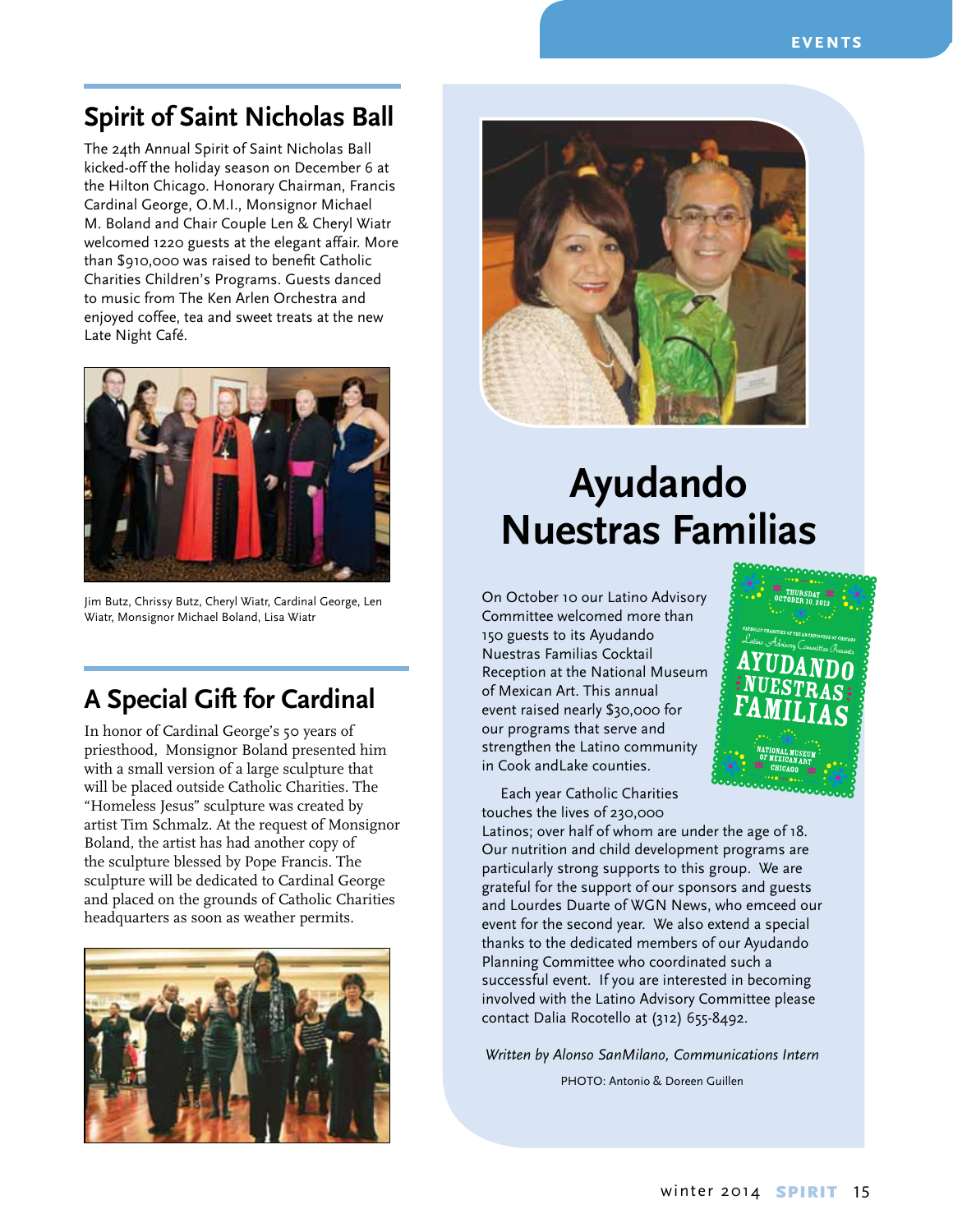





(top to bottom)

Reverend Kelly receives check from Jewel-Osco.

Casa Catalina Food Pantry's new loading door.

The Flood family and friends pack non-perishable food and packages.

## **Fr. Kelly Accepts Check from Jewel-Osco**

During the re-grand opening of their River North store, Jewel-Osco presented Rev. Gerard Kelly with a \$5,000 gift in support of Catholic Charities (photo at left) hunger and nutrition programs. This support will help Catholic Charities provide individuals and families with nutritious and well-balanced meals.

## **Bank of America Charitable Foundation**

As Catholic Charities continues to provide Cook and Lake counties with critical emergency services, Bank of America's \$50,000 investment will enable us to continue to have a positive impact on our community by strengthening the services we provide through our Emergency Assistance Program.

## **Dr. Scholl Foundation Supports Our Veterans**

The Dr. Scholl Foundation recently continued their generous support of our veterans initiatives. This support comes at an important time for Catholic Charities as we expand our efforts, including our Veterans Employment Program, to serve veterans in Lake County.

## **Service Club of Chicago Gift Helps Casa Catalina Food Pantry**

With the generous support of the Service Club of Chicago, our Casa Catalina Food Pantry installed a new loading door at our Casa Catalina Food Pantry in Chicago's Back of the Yards/New City Neighborhood. (See photo middle, left). The enlarging of the loading door now allows us to more efficiently unload food donations and other deliveries, making it possible to serve more of the individuals and families who come to us for food and assistance.

## **Opus Foundation Supports our Child Development Centers**

The Opus Foundation has provided funding that will help our Child Development Centers enhance the services available to the families we serve. The funding allowed us to hire an Early Childhood Project Specialist that will implement Quality Enhancement Initiatives, such as researching, and piloting an intentional dual-language early childhood education instruction in identified centers. The specialist will also research, develop, and formulate a plan to roll out other Quality Enhancement projects throughout our Child Development Centers.

## **American College of Bankruptcy Assists Catholic Charities Legal Assistance Program**

American College of Bankruptcy and the American College of Bankruptcy Foundation awarded Catholic Charities Legal Assistance department \$10,000 to develop bilingual (Spanish and English) educational materials and present seminars on bankruptcy issues, which will be offered in Spanish to lowincome communities in Chicago and its suburbs as well as provide individual legal services.

## **Flood Brothers Delivers Annual Food Donation**

Catholic Charities is grateful for the annual donation of food boxes that the Flood Brothers Disposal/Recycling Services have provided families in Catholic Charities programs. Each year, generations of Floods gather to pack dozens of nonperishable food packages for Catholic Charities clients. (See photo bottom, left).

The Floods are joined by friends of the family who want to pitch in at the packing event held about two weeks before Christmas at the company warehouse.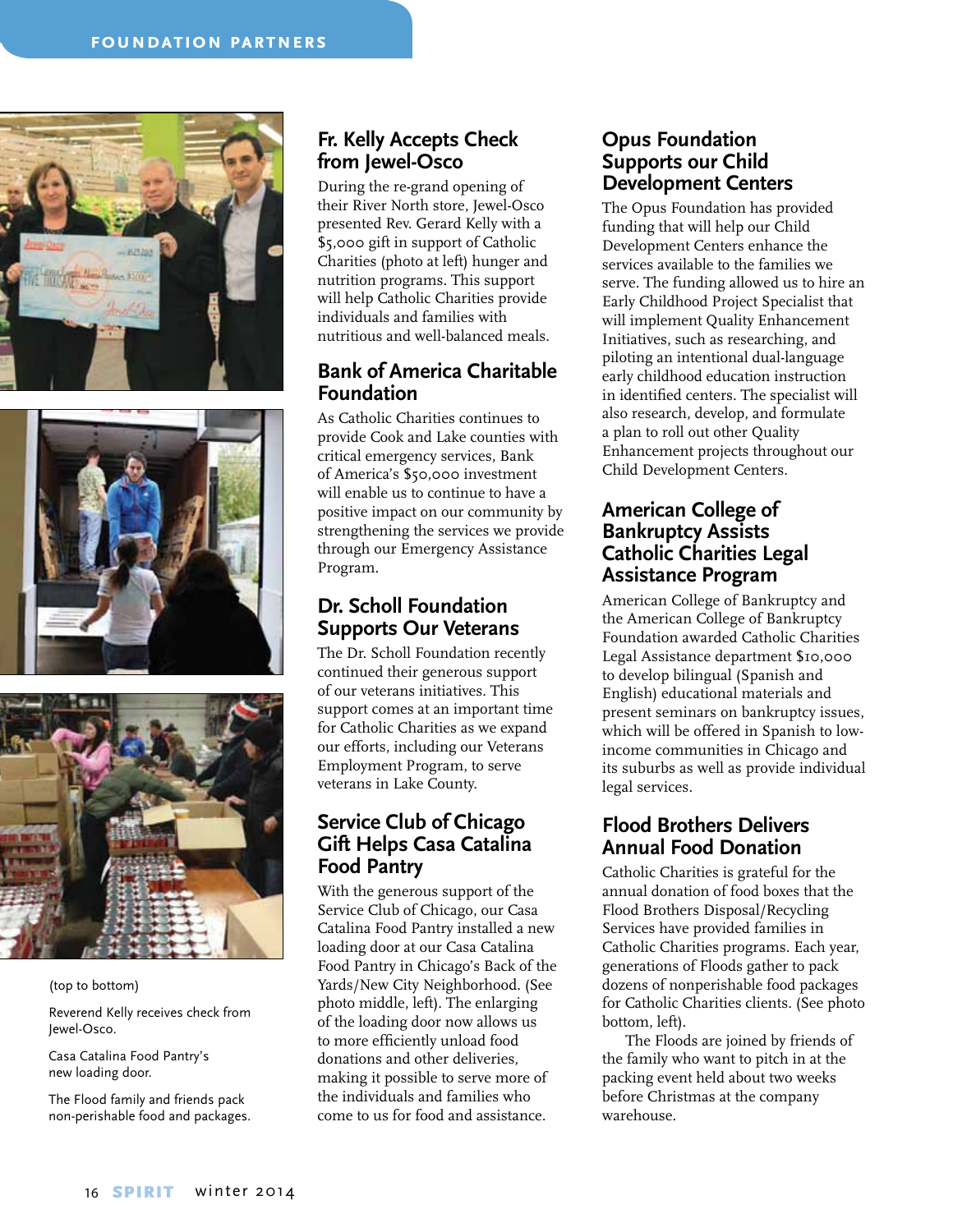# Board of Advisors 96th Annual Meeting "We Journey Together"



New Catholic Charities Board Members Photo: David Joel

Nearly 325 Board members, guests and staff attended the 96th Annual Meeting of the Catholic Charities of the Archdiocese of Chicago Board of Advisors at the Chicago Sheraton on October 29. We were blessed to have His Eminence Francis Cardinal George, O.M.I., with us to induct 29 new members and to thank board members for their dedicated service to Catholic Charities. This year's annual report and meeting theme "We Journey Together" was particularly appropriate because Catholic Charities does Journey with each person – they aren't just a name or a case file, the goal is always to support each person to reach self-sufficiency. Last year was a remarkable year for Catholic Charities – new programs were

launched, many in partnership with parishes and other agencies and more people were served than ever before. For copies of the Annual Report and the position paper, call our Communications Office at: (312) 655-7010 or visit our website: http://www. catholiccharities.net/AboutUs/ Media/Publications.aspx

## *Parishes Key to Success of Gift Drive*

Our annual Celebration of Giving toy and gift drive has brought 66 years of joy to families and children in need. This massive effort depends on many supporters, especially generous Board Members who have devoted years of their own time, and involvedtheir parishes.

Kevin Richards is a good example. A Board Member for 21 years, Kevin was a member of Most Holy Redeemer (MHR) parish in 1997, when the Celebration of Giving celebrated its 50th year. The

program had grown to serving thousands of children and hundreds of families, and the staff who ran it needed help. The Board of Advisors responded and Kevin took the lead at MHR, involving the parish Women's Club. That year, MHR supported 83 families. Kevin coordinated the drop-off of the gifts at his home, and delivery to Catholic Charities. "My two sons, Tim (then 16) and Chris (then 10) worked on a rainy day in December 1997 to load the truck and bring the gifts

downtown. Today, Tim is a member of Catholic Charities Junior Board and he has taken over my responsibilities on the trucks," Kevin recalls. He continued to coordinate the collection and drop off gifts for 12 years. Today, MHR is still a strong supporter of the Celebration of Giving. Parishioners Sharon and Jim Gainer keep the program going; their dedication is a testament to the longevity of the parish's commitment.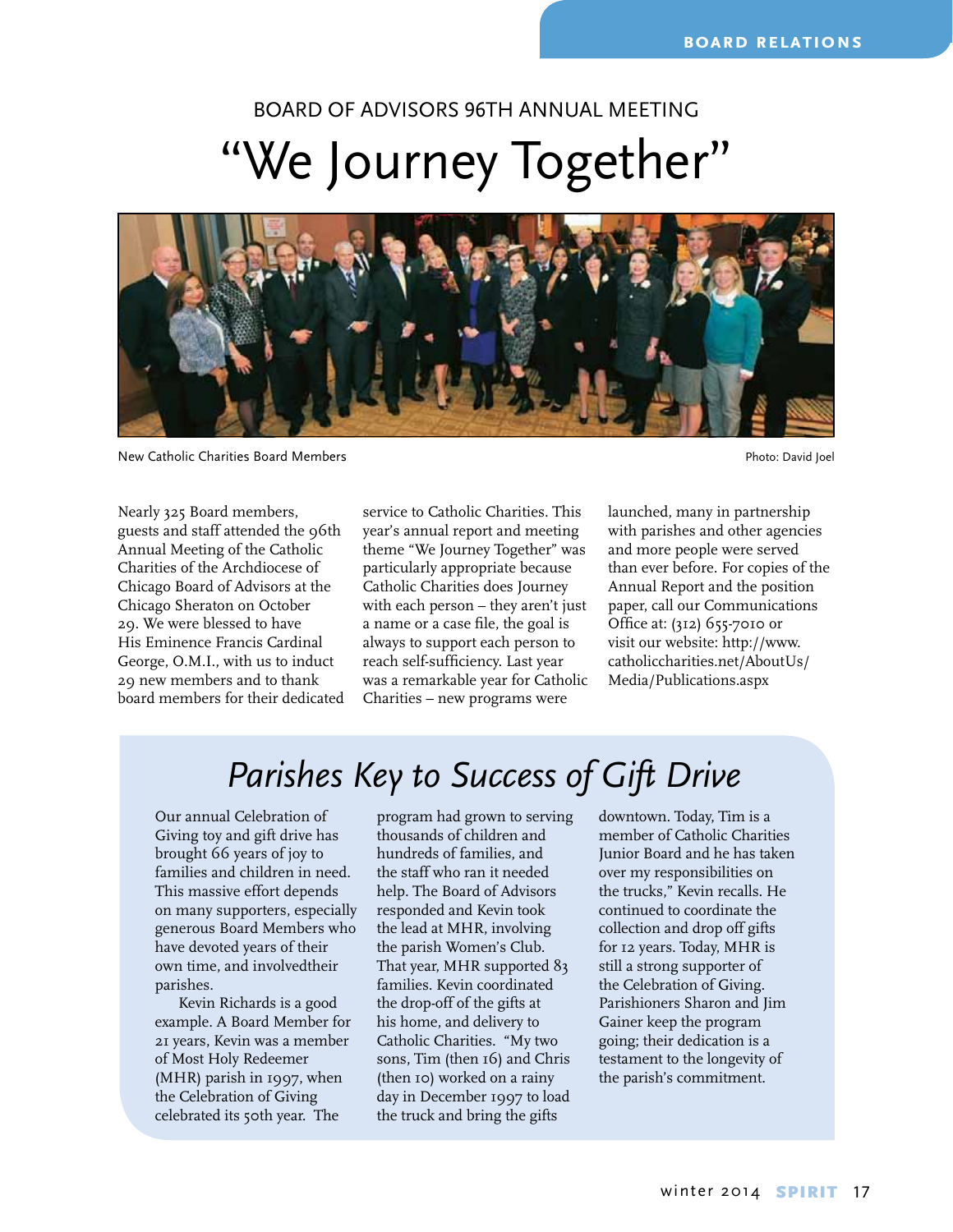# *the* **Last Word…**

## **Working together, we encounter the Lord**

#### By Rev. Wayne Watt

*Associate Administrator, Catholic Charities Pastor, St. John Berchman Parish, Chicago*

"Saint Giles we all honor you; to black and gold we always will be true…" The line from our school and parish's fight song expresses the feeling so many of us had for our parish, it's priests, sisters, teachers and staff at our parish in North Oak Park in the 1970s. Parishioners knew each other well and reached out to help one another in need. Our priests, religious, and teachers, though, reminded us that being true to our parish, being true to Christ, did not end

## Parishes provide us with the best opportunities for partnerships. Successful partnerships rely on relationships.

at our official parish borders of Harlem Avenue, Austin Boulevard, and Chicago and Armitage Avenues. They called us to respond to people's needs throughout Chicago, to see beyond Oak Park and Galewood.

I remember delivering baskets of food with my family and other Saint Giles families to families dwelling in the Robert Taylor Homes, a CHA project. The Robert Taylor buildings are long gone. I often wonder how the families we visited are doing today.

As a pre-teenager lugging baskets of food, walking through the dark and smelly hallways, I thought of my own (often taken for granted) blessings and was grateful that our parish encouraged reluctant teens and their families to leave their comfort zones to meet and care for those who had real needs.

Forty years later, as Associate Administrator of Catholic Charities, and as a pastor myself, I participate in Catholic Charities Parish Outreach Program and think of my Saint Giles days.

Parishes provide us with the best opportunities for partnerships. Successful partnerships rely on relationships. I encourage parishes and their outreach ministries (and really anyone who will listen to me) to "come and see." This invitation has a basis in scriptures. In the first chapter



Fr. Watts with a guest at the Tuesday Night Supper, where he is a regular volunteer.

of Saint John's Gospel that simple phase appears twice. One is Jesus' own invitation to the disciples of John and the other is Philip's call to Nathaniel to meet the Lord.

When parishes and parishioners come and see the work Catholic Charities does and the people with whom we work, the relationships begin and the desire to work together grows. Working together, we encounter the Lord.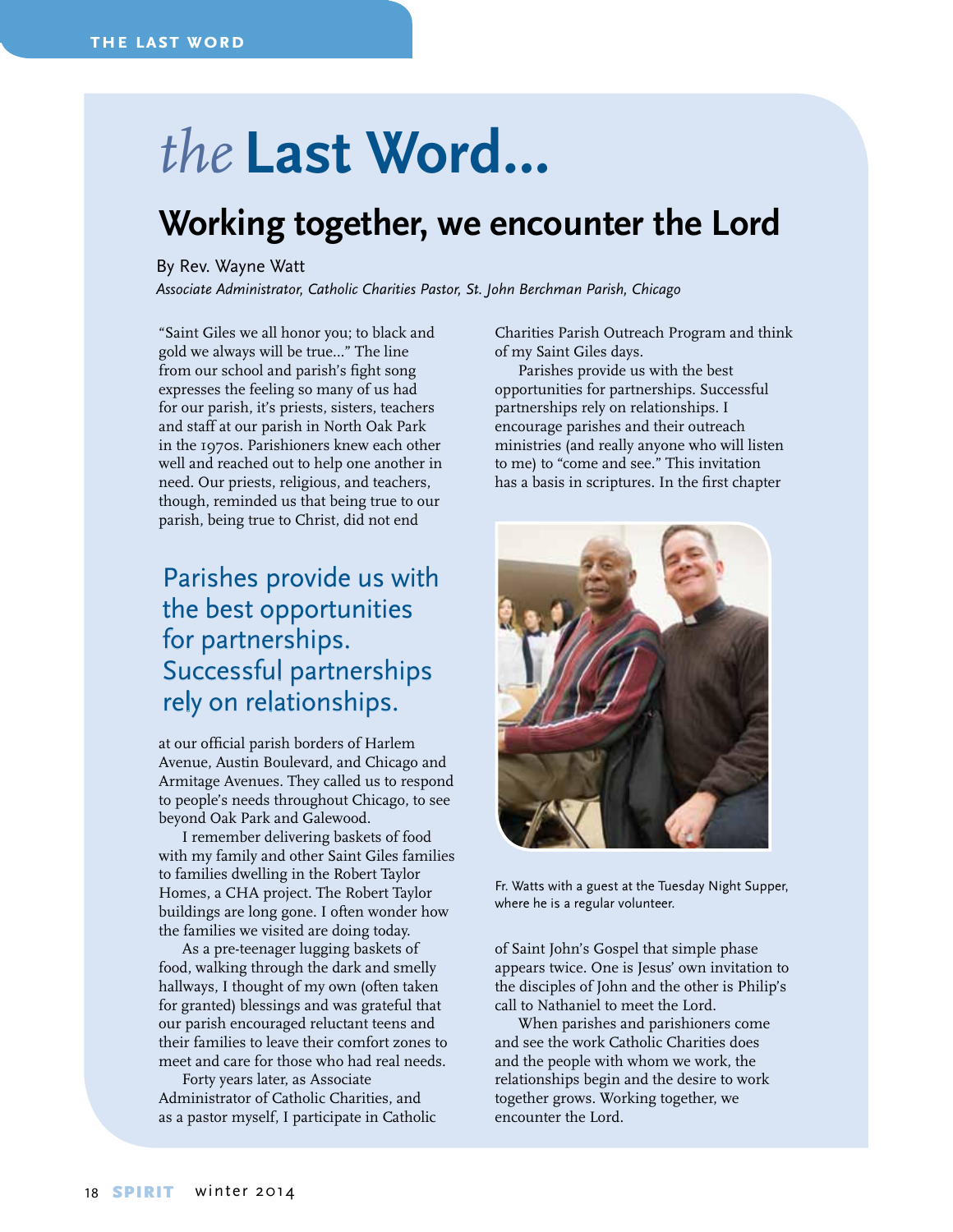## **Donate Before June 30, 2014 to Help Us Receive \$80,000 From an Anonymous Donor**



## *Your donation is a lifeline at a frightening and difficult time in someone's life.*

Your gift sends us out where we are needed most. We go into some of the toughest neighborhoods, and stay for as long as needed. We help people facing multiple challenges and seemingly insurmountable barriers. You will truly go everywhere with us as we journey together to help others achieve self-sufficiency and realize their own strengths. This year an anonymous

supporter has challenged our generous donors to give the same or more than last year to our special appeals. If you haven't given before, please be as generous as you can. If we can reach last year's \$4.6 million donations through appeals by June 30, 2014, we will receive \$40,000. In addition, each dollar we receive above last year's total will be matched up to \$40,000.

# Donate Today!

- **Phone (312) 655-7012**
- **Online www.catholiccharities.net/donate**
- **BY MAIL** Send a check payable to *Catholic Charities* to:

**Catholic Charities 75 Remittance Drive, Ste. 1623 Chicago, Illinois 60675-1623**



#### **Gift Please consider a gift to Catholic Charities of the Archdiocese of Chicago in your will or trust.**

*Just a simple sentence is needed:*

"I give the sum of  $\frac{1}{2}$  (or all the rest, residue and remainder of my estate) (or \_\_\_\_% thereof) to Catholic Charities of the Archdiocese of Chicago to be expended by it in furtherance of its objects and purposes."

**for more information Contact Margaret Hughes,** *Director of Annual Fund* **(312) 655-7012 or mhughes@catholiccharities.net**